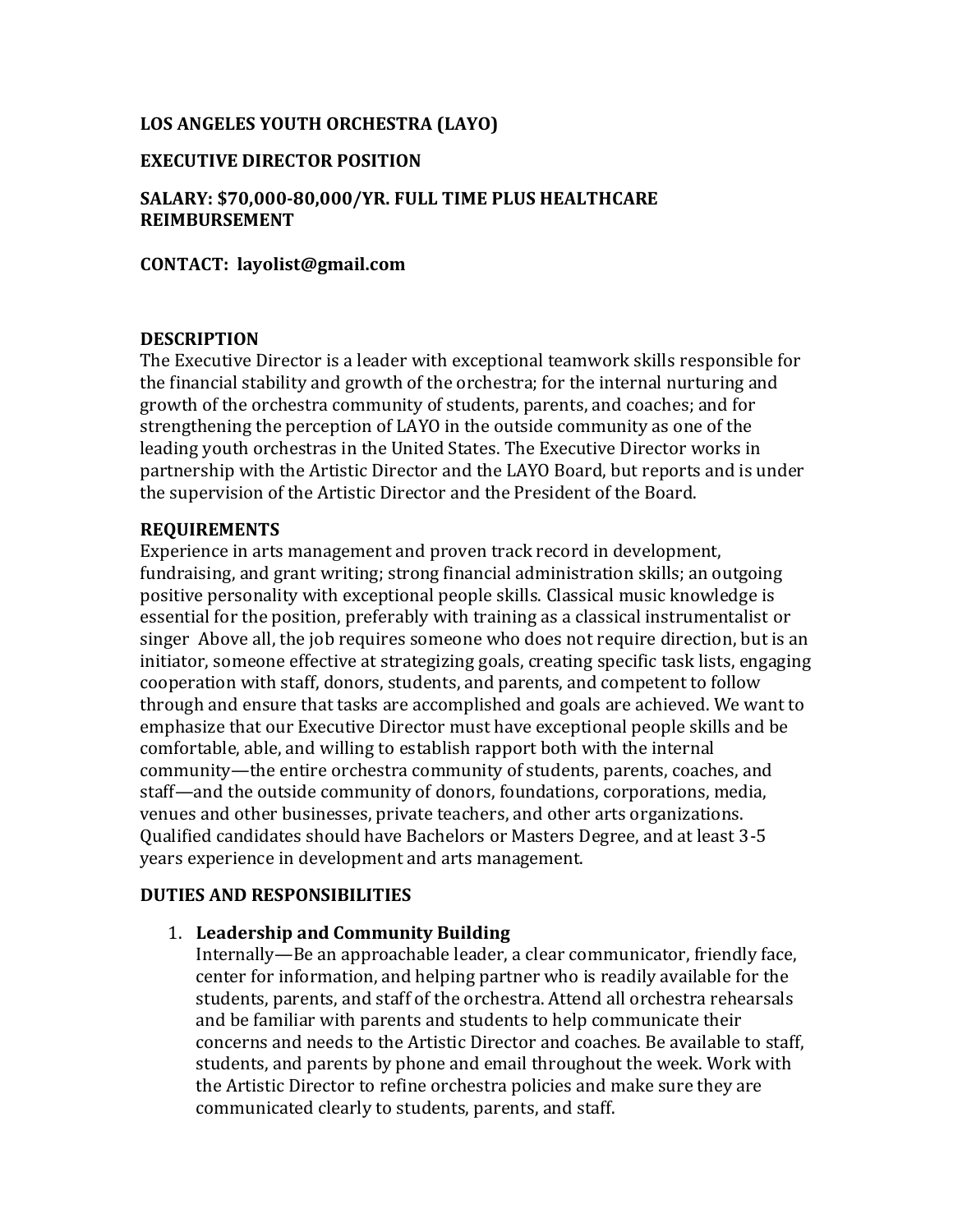Externally—Strategic artistic planning with the Artistic Director to further the orchestra's vision and mission. Create and manage exciting collaborations and special events for the orchestra, including tours, salons, benefit events, concerts with other ensembles and musicians, and community performances. As a leader and collaborator with the Board and parents, reach out to the community to raise awareness and excitement for the orchestra. Attend appropriate outside events, meetings, conferences, and seminars as the orchestra's representative.

#### 2. **Development**

Create and implement a development strategy that cultivates a new group of significant private donors and builds corporate sponsorships and grants. Develop relationships with major donors through phone calls and face to face meetings on a regular basis to let them know we care and keep them aware how their support is helping the orchestra. Organize and continue the orchestra's annual fundraising events: an annual benefit concert, the many music salons held at private homes throughout the year, and the fall and spring mail/email fundraising appeals. Continue the success of LAYO's grant writing to the many organizations that we apply to each year; research new grant possibilities, submit letters of inquiry, and follow through completing applications and submissions. Assist the Board committees to develop and implement fundraising goals. While the Executive Director will have the help of the Board in these activities, it will be the Executive Director's responsibility ultimately to accomplish these tasks, including creating and maintaining relationships with the donors and sponsors.

#### 3. **Financial Administration**

Work with the Artistic Director and Orchestra Manager to strategize and create an effective annual budget; maintain financial records; collect and manage student contracts, audition and tuition payments, and special payments (tours, special events, etc.); manage ticket sales; handle venue contracts for concerts and rehearsals, insurance contracts, and all other orchestra bills. Check the LAYO mailbox regularly and respond to all communications in a timely manner. Work with Artistic Director and Orchestra Manager to create coach contracts, and with the Orchestra Manager to manage coach hours and payments. Work with the accountant to facilitate all orchestra finances, including monthly budget reports to insure financial goals are on track. Attend board meetings and prepare financial and organization reports for these meetings. Learn and maintain the orchestra's database files (in FileMaker application) for donors, members, audience, and outside community vendors and services.